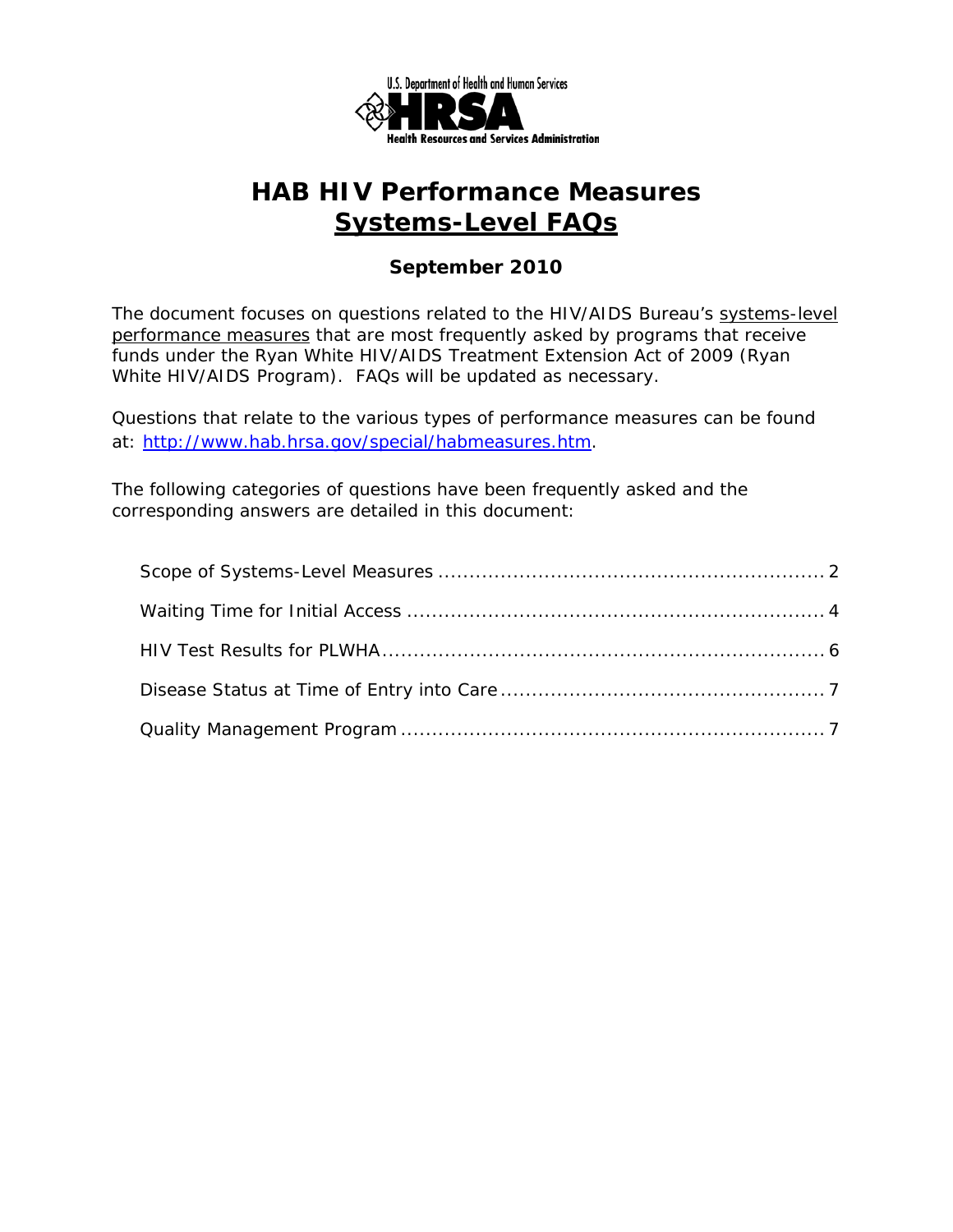### **Scope of Systems-Level Measures**

#### **Question: What is a system or network?**

Answer: The Ryan White Program places an emphasis on developing systems and networks of care to provide comprehensive services to persons with HIV/AIDS. Part A-funded programs are expected to develop a comprehensive plan to provide these services through a range of agencies. Similarly, Part B programs may utilize consortia to provide a range of services to ensure that persons with HIV/AIDS receive comprehensive care. In addition, many Part C and Part D-funded grantees have developed systems and networks of care (through funding or contracts/agreements) to provide comprehensive care.

> and entry to care and may be utilized by any system or network. Many of these new systems-level measures address aspects of access Individual agencies may also find these measures useful as part of their quality management program.

- **Question: We've chosen to use a sampling methodology to collect data at the agency level because we don't have the resources to collect data for all patients throughout the system. How can we assess and report performance measurement rates for the system-level?**
- Answer: be used for all agencies within the system. A system-level review should look first to those areas where electronic data are routinely and consistently available. If one agency must use a sample from charts, then a standardized sampling methodology should

(The workbook, "Measuring Clinical Performance: A Guide for HIV Health Care Providers" by The New York State Department of Health AIDS Institute, available at: http://www.nationalqualitycenter.org/index.cfm/35778/index.cfm/22/13908 provides a suggested sampling methodology.)

Using the example described in the system-level performance measure for a system level assessment of the medical visit HAB performance measure, Table 1, below, shows the sample sizes used by each of the four outpatient/ambulatory medical care organizations based on the number of eligible patients (defined by the measure's denominator: "Number of HIV-infected clients who had a medical visit with a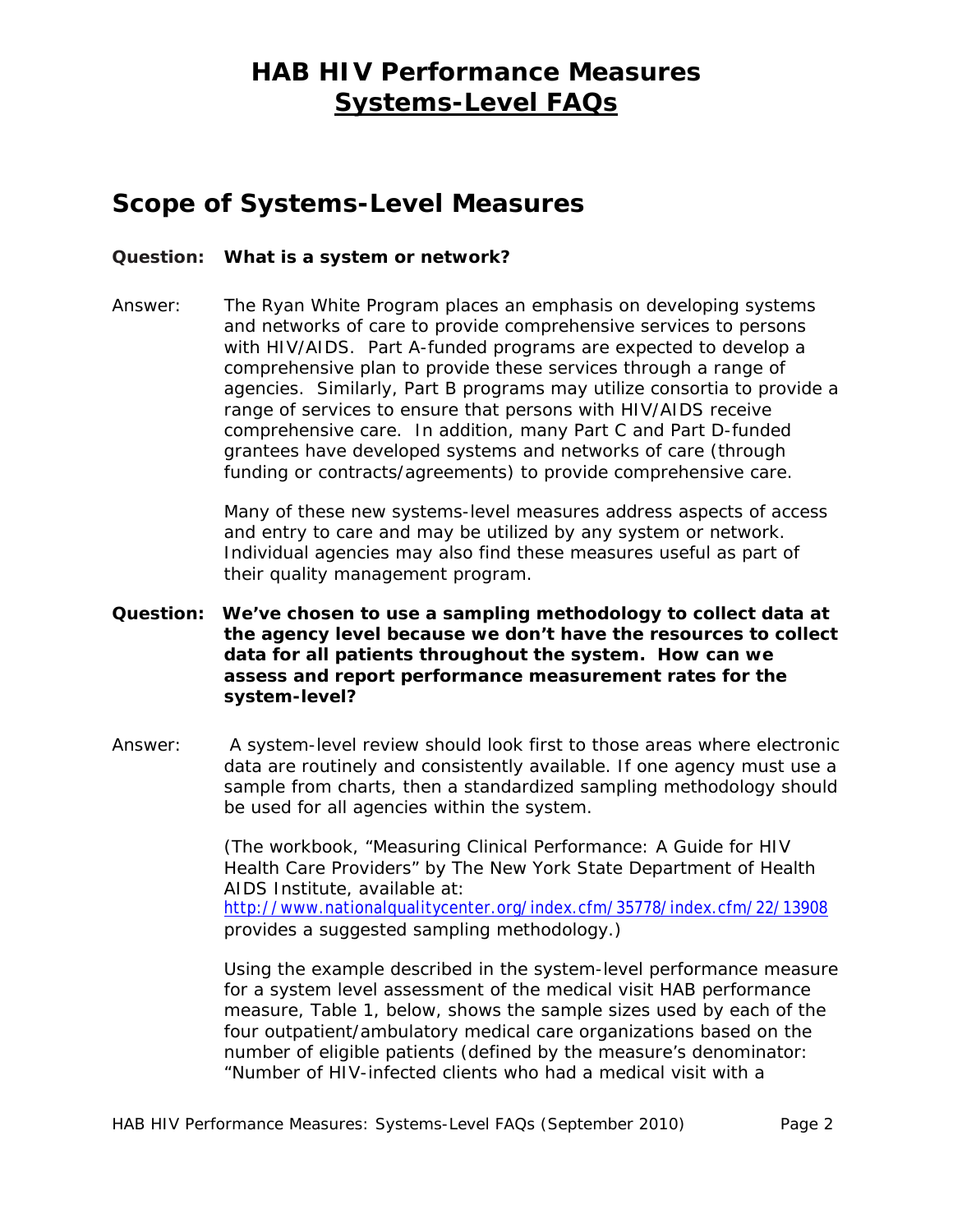provides care to approximately one-quarter of patients in the system provider with prescribing privileges at least once in the measurement year.") The third row in the table shows the proportion of each agency's eligible patients of the total number of eligible patients served in the system. These data show that the system is composed of one that provides care to the majority of patients (Agency C), two much smaller agencies (Agencies A and D) and one agency that (Agency B).

#### **HAB Performance Measure: Medical Visits:**

Percentage of patients with HIV infection who had two or more medical visits in an HIV care setting in the measurement year.

|                                    | Agency<br>А | Agency<br>В | Agency | Agency | Total:<br>System-<br>Level |
|------------------------------------|-------------|-------------|--------|--------|----------------------------|
| Sample size                        | 45          | 86          | 99     | 55     |                            |
| Number eligible<br>patients        | 76          | 452         | 1,412  | 112    | 2,052                      |
| % of total<br>eligible<br>patients | 4%          | 22%         | 69%    | 5%     | 100%                       |

Table 1. Sample sizes used at each agency

Each agency, using the common sampling and data collection methodology, collected and reported to the System A administrator their results (shown in Table 2).

Table 2. Agency-level performance rate

|                              | Agency | Agency | Agency | Agency |
|------------------------------|--------|--------|--------|--------|
| Numerator                    | 38     | 70     | 64     | 27     |
| Denominator<br>(Sample size) | 45     | 86     | 99     | 55     |
| Performance<br>Rate          | 84%    | 81%    | 65%    | 49%    |

 **performance measure definition.** However, the system **Since a sampling methodology was used, the performance rate for the entire system cannot be calculated as described in the**  administrator can use the reported data to calculate other descriptive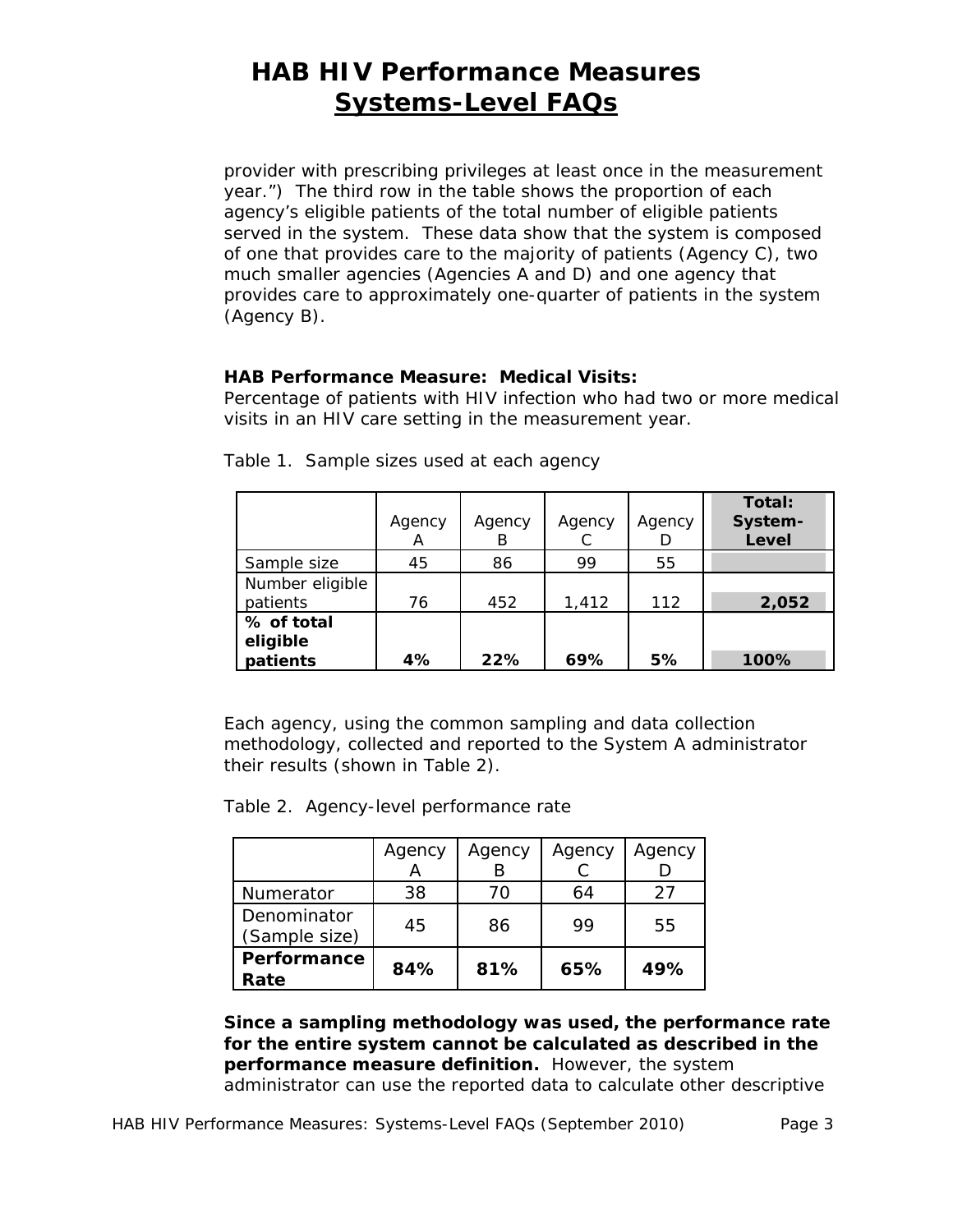statistics, such as an average, median and range. Since the agencies  $+$  (81% x .22) + (65% x .69) + (49% x .05) = 68.48%. The nonin the system serve very different number of patients (shown in Table 1), a weighted average for the system can be calculated to factor in this difference in agencies' size. (To calculate the weighted average, multiple each agency's "% of total eligible patients" by each agency's "performance rate" and then sum these to derive the weighted average for the system. For this example, the formula is: (84% x .04) weighted average in this example is 69.75%)

# **Waiting Time for Initial Access**

#### **Question: How do we implement the waiting time measure and collect the data?**

Answer: The waiting time measure does not require the establishment of a new or large infrastructure to collect data. A point in time survey is recommended to collect the data. For example, on an established date every organization could be surveyed through a telephone, e-mail, or on-line survey which poses the following:

> *"Pretend that a patient (or his/her case manager, family member, etc.) calls your facility for a medical appointment.*

*He/she indicates:* 

*That he/she is HIV-infected;* 

*Has never been a patient at your facility for HIV care;* 

*Is interested in becoming a patient for his/her HIV care at your facility; and* 

*It is not an emergency.* 

*Using the scheduling process routinely used at your facility to schedule an appointment for HIV-infected patients seeking to enroll in your outpatient/ambulatory care services, list the dates of the next three appointments available to this patient. If your agency is not accepting new patients for HIV care, then please indicate this.* 

*First available appointment date: \_\_\_\_\_\_\_\_\_\_\_\_\_*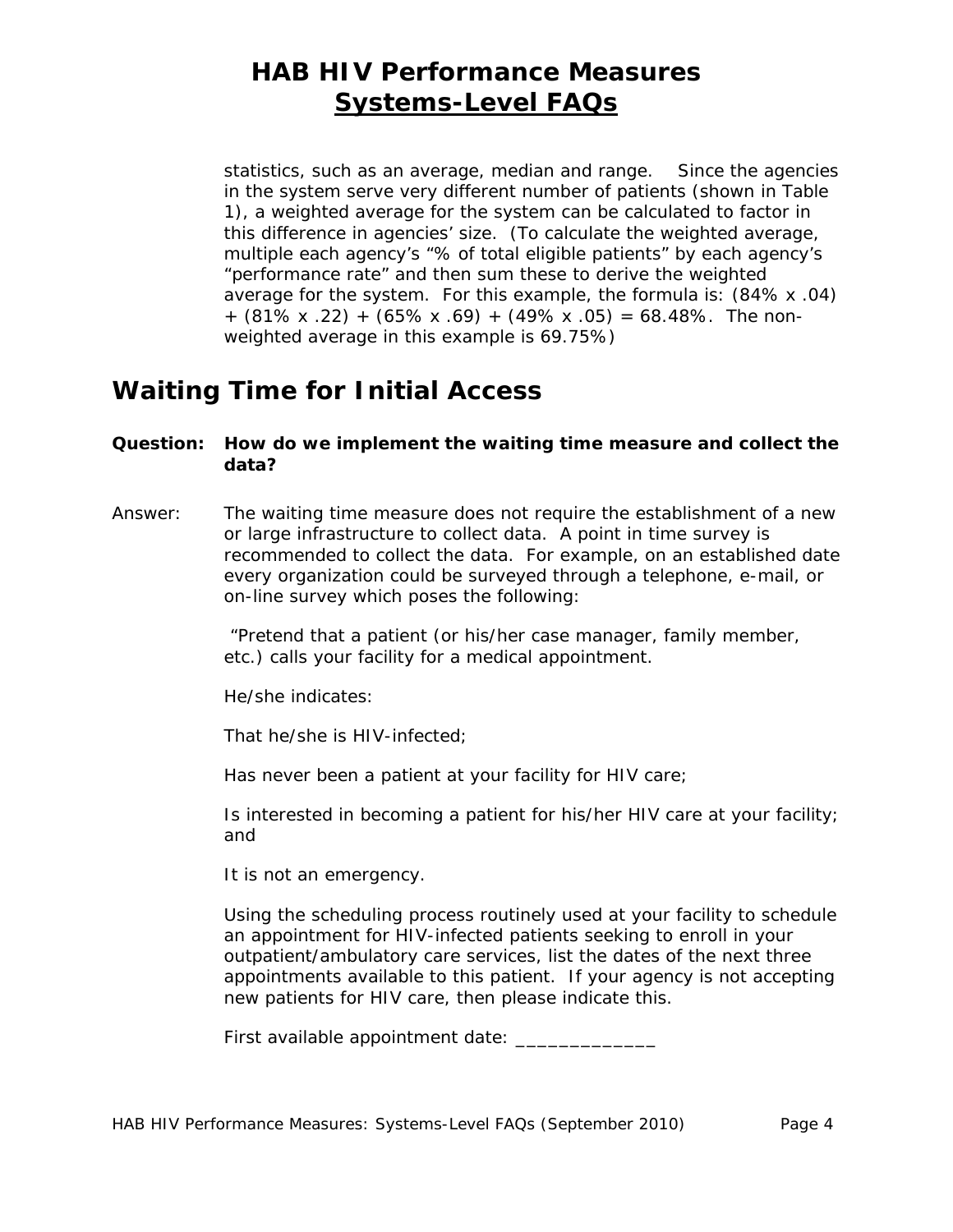Second available appointment date: \_\_\_\_\_\_\_\_\_\_\_

Third available appointment date: \_\_\_\_\_\_\_\_\_\_\_\_\_

Once all surveyed agencies have responded, count all agencies who indicate that their third next available appointment is within 15 or fewer business days. These agencies should be included in the numerator. The denominator includes all agencies funded to provide outpatient/ambulatory medical care.

This survey should be repeated quarterly to allow the system to track the measure.

#### **Question: Our agency doesn't provide ambulatory primary medical care, but we refer to other network agencies for this service. Should we be included in this measure?**

- Answer: The measure is designed to identify the length of time it takes for an initial medical appointment. If your program does not provide outpatient/ambulatory medical care, it would not be included in the measure.
- **Question: Our agency requires new patients to first have an appointment with a case manager (or intake worker) to establish eligibility for Ryan White services before they see a medical provider. Which appointment should be included in this measure?**
- Answer: If agencies require that a client first establish eligibility for Ryan White Program services, then the appointment process to enroll in medical care once eligibility has been established should be used.

#### **Question: Our agency requires new patients to first come in for lab work and then to schedule an appointment to see a medical provider. Which appointment should be included in this measure?**

Answer: The type of appointment scheduled to enroll in outpatient/ambulatory medical care may vary among agencies within the system/network. For example, at one agency, to enroll in care, a new patient may first have an appointment to have routine laboratory tests and an initial health history taken by a nurse to then be followed by a subsequent appointment with a provider with prescribing privileges at the agency (i.e., MD, PA, NP). Another agency may have the first appointment with physician. In other agencies, appointments to enroll in outpatient/ambulatory medical care may include initial appointments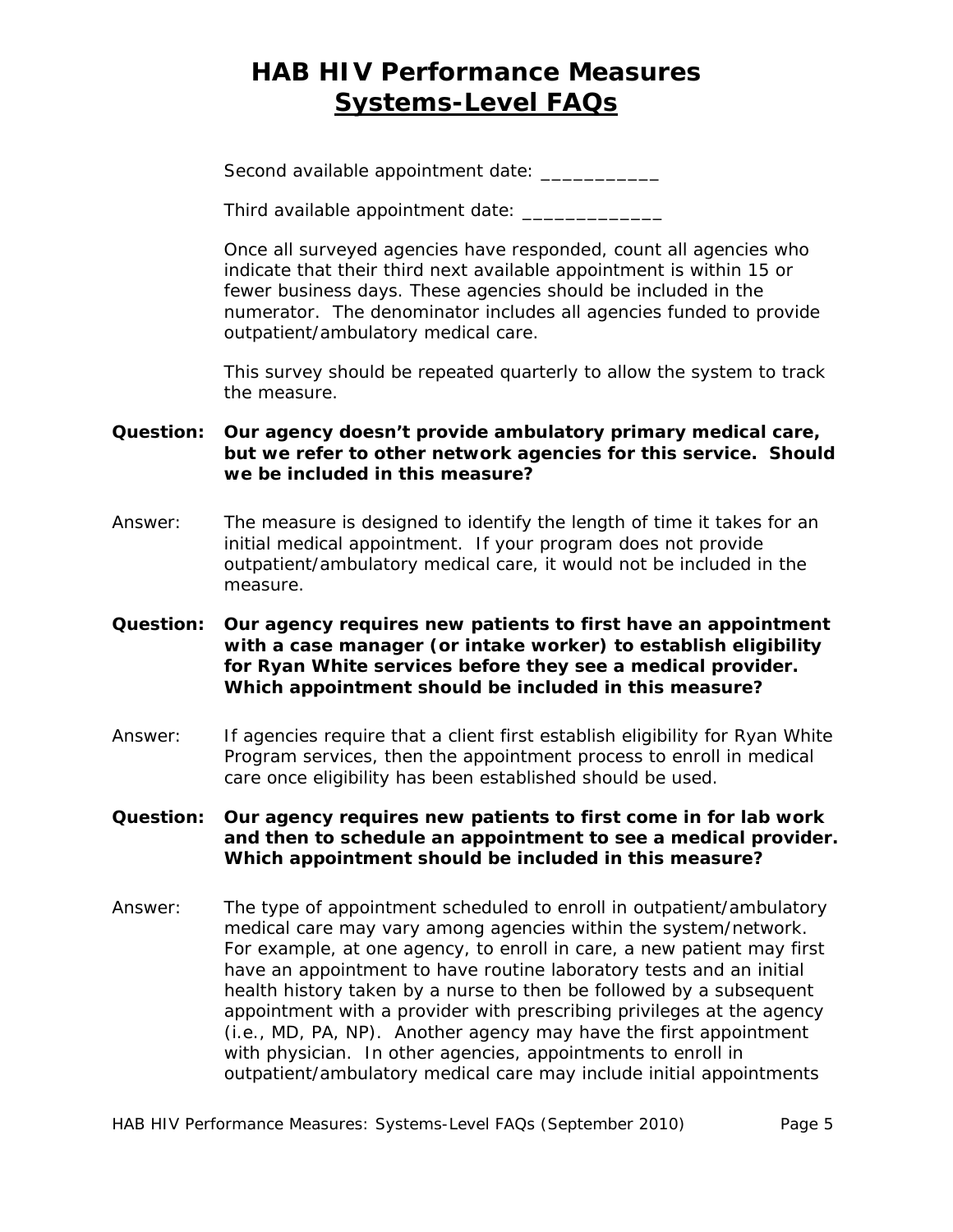with a case manager, social worker, patient navigator, peer advocate, clergy, or other designated staff. The type of visit for patient enrollment in outpatient/ambulatory medical care can be determined by each outpatient/ambulatory medical care provider in the system/network, but should be consistently defined at each agency or data collection point.

#### **Question: Our agency has "open access" scheduling, so we don't give advance appointments. Which appointment should be included in this measure?**

Answer: If appointments are provided only for the day the patient calls or presents for care, then the agency should include only these same day appointments.

#### **Question: Why is the third appointment used?**

Answer: The "third next available appointment" is the standard measurement used in the healthcare industry to assess patient access to care. As noted by Murray and Berwick, "the third appointment is featured because the first and second available appointments may reflect openings created by patients canceling appointments and thus does not accurately measure true accessibility. This measure is easily obtained, daily or weekly, by the receptionist while counting the number of days until an opening for the third next …appointment is on the schedule." (JAMA. 2003:289(8):1035-1040.)

## **HIV Test Results for PLWHA**

#### **Question: Some of the agencies in our system/network provide anonymous testing. How do we include them in this measure?**

Answer: While HIV positive test results are reportable to state surveillance programs, some Ryan White programs continue to provide anonymous testing. As in the past, results of an HIV test are provided based on an assigned number. The frequency with which persons return for their results is the focus here.

#### **Question: Is there a timeframe for providing HIV-positive test results?**

Answer: There is no specific timeframe for reporting results. Clearly, timely access to diagnostic HIV test results is an important factor in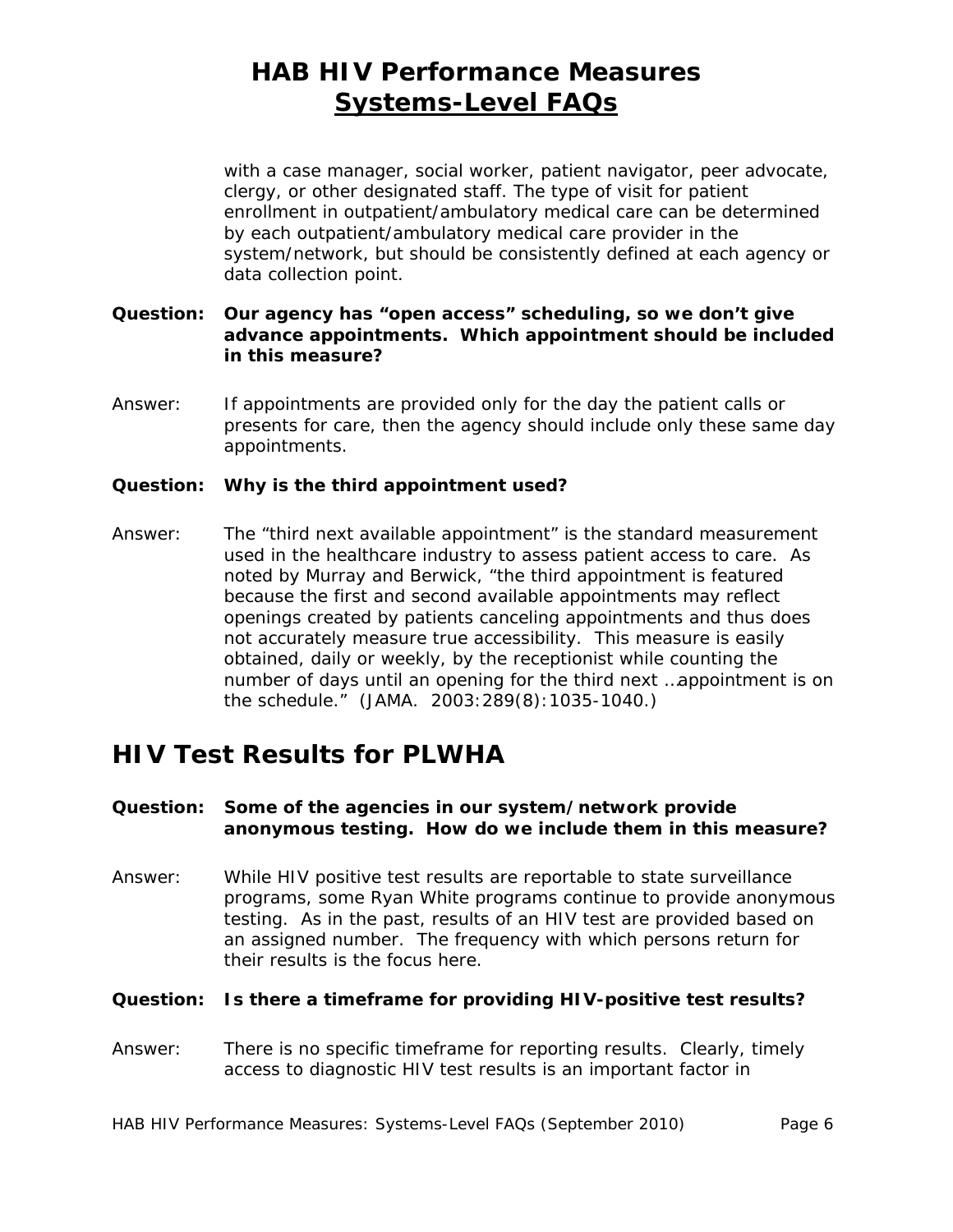results. This measure focuses on the importance of providing HIVestablishing the patient in care. However, some patients may require outreach efforts in order to locate and provide him/her with test infected patients with their test results as the first step in entering care.

#### **Question: Why doesn't this measure include only Ryan White Programfunded HIV testing?**

- Answer: The Ryan White HIV/AIDS Treatment Extension Act of 2009 places significant emphasis in identifying HIV-infected individuals who are unaware of their status through implementation of routine as well as targeted HIV testing. This measure reinforces the emphasis on the responsibility of all clinical programs to implement PHS guidelines for HIV testing.
- **Question: Which HIV test results should be included—the initial rapid test or the confirmatory blood test?**
- Answer: Only confirmatory HIV tests, regardless of the specific test used.

### **Disease Status at Time of Entry into Care**

#### **Question: Patients who had previously received HIV-related primary care are excluded. Can patient self-report of past care be used?**

Answer: Yes. As part of the initial medical history, providers should determine whether the newly enrolled patient had previously received care for his/her HIV disease. If the patient reports he/she had received HIVrelated medical care elsewhere, he/she would be excluded from the denominator.

### **Quality Management Program**

#### **Question: What is a "Ryan White Program-funded clinical organization"?**

Answer: A "Ryan White Program-funded clinical organization" is an entity which receives funds through the Ryan White Program (Parts A, B, C, D, F and/or SPNS) to provide ambulatory outpatient medical care services.

#### **Question: What is an "HIV-specific quality management program"?**

HAB HIV Performance Measures: Systems-Level FAQs (September 2010) Page 7